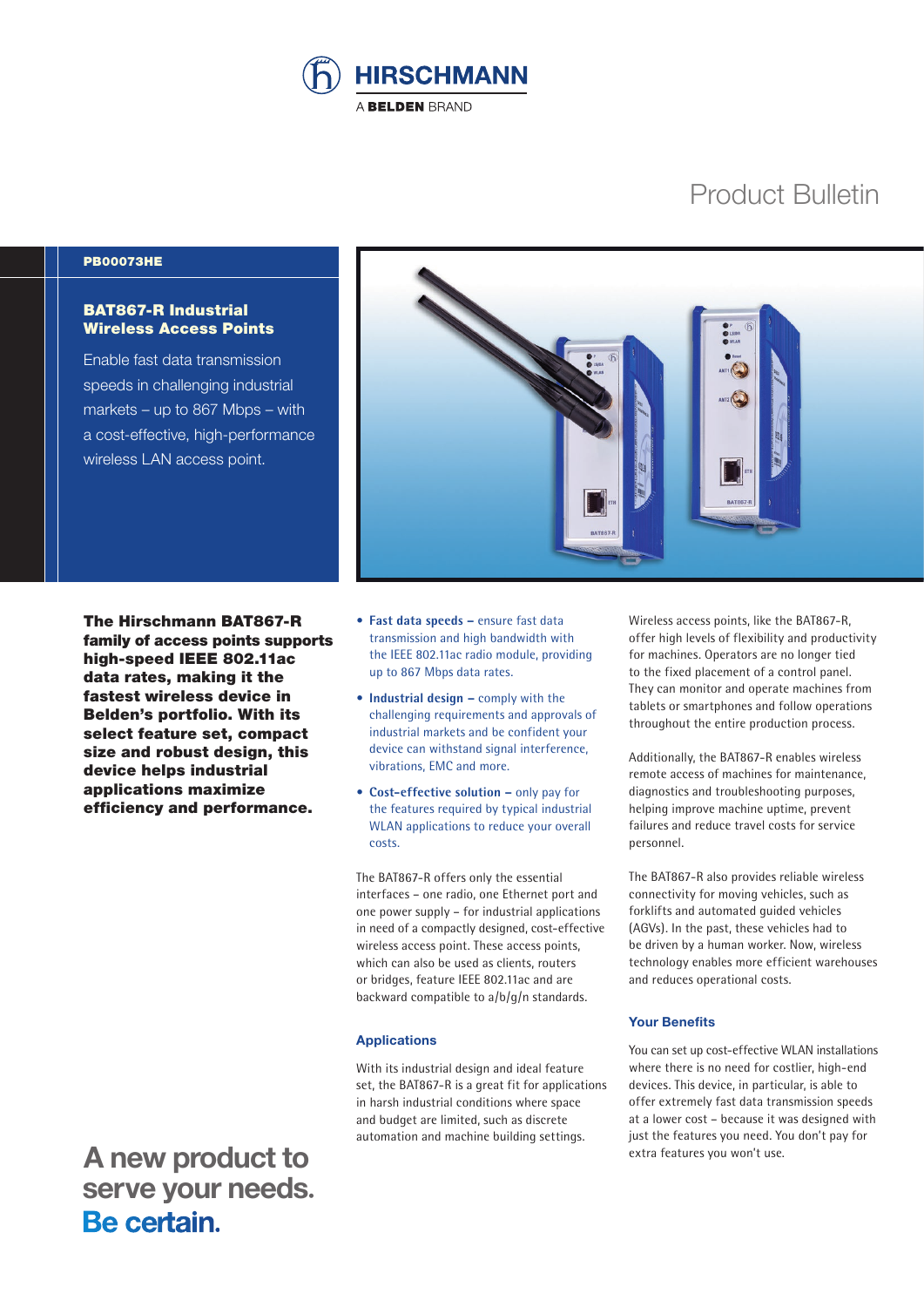



# BAT867-R Industrial Wireless Access Points

The BAT867-R, a single radio WLAN access point/client, features IEEE 802.11ac technology to transmit data up to 867 Mbps.

Hirschmann's operating system, HiLCOS, adds a rich set of features that support all WLAN functions, including routing capabilities, remote access, Quality of Service (QoS), redundancy protocols and best-in-class security features.

#### **Benefits at a Glance**

- Increase data rates with IEEE 802.11ac technology (up to 867 Mbps) or IEEE 802.11n technology (up to 300 Mbps)
- Use a select set of required features, without paying for unnecessary interfaces – Single radio with dual band support (2.4 or 5 GHz)
	- Ethernet RJ45 port (10/100/1000 BASE-TX data rates)
	- 24 V DC power supply
- Ensure enhanced data throughput even under conditions of interference, signal fading and multipath with a 2x2 MIMO antenna
- Withstand harsh conditions with a robust design
	- DIN rail mounting
	- Operating temperature range from -10 °C to +60 °C
	- IP40 metal housing
- Tap into extensive management, redundancy and security functions with Hirschmann's operating system, HiLCOS
- Meet industrial standards and approvals:
- Safety: EN 60950-1, UL 60950-1
- Radio: EN 300 328 (2.4 GHz), EN 301 893 (5 GHz), FCC/CFR 47 Part 15, Industry Canada (IC), EN 301 489-1, EN 301 489-17, EN 61000-6-2
- Environmental: EN 61131







BAT867-R delivers an optimum price-performance ratio for multiple applications and markets.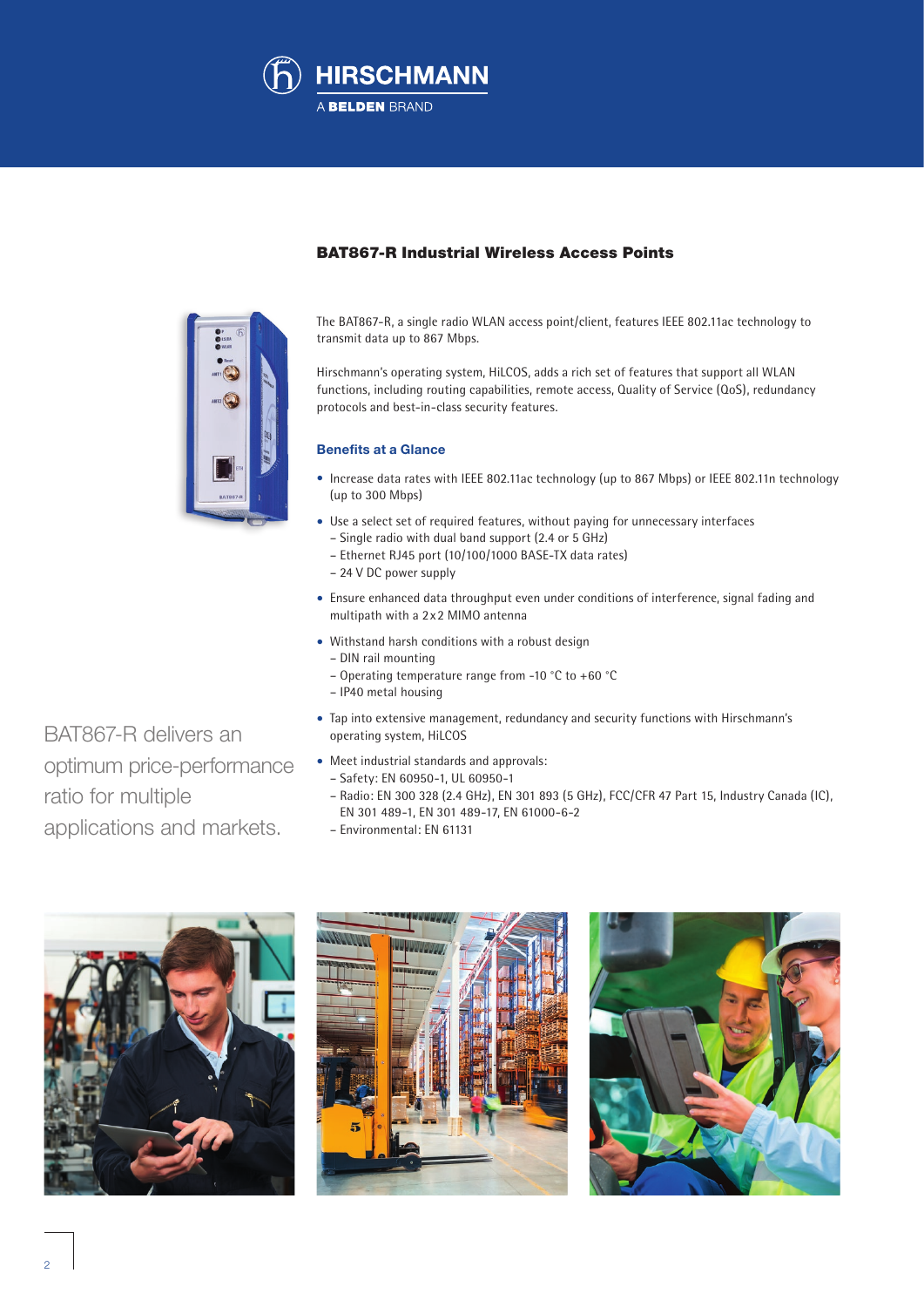

# Technical Information

| <b>Product Description</b>                                  |                                                                                                                                                                                                                                                                                   |
|-------------------------------------------------------------|-----------------------------------------------------------------------------------------------------------------------------------------------------------------------------------------------------------------------------------------------------------------------------------|
| <b>Type</b>                                                 | <b>BAT867-R</b>                                                                                                                                                                                                                                                                   |
| <b>Description</b>                                          | 802.11ac Industrial Wireless LAN Access Point/Client                                                                                                                                                                                                                              |
| <b>Port Type and Quantity</b>                               | 1 x WLAN Interface, 1 x LAN port 10/100/1000BASE-TX                                                                                                                                                                                                                               |
| <b>Radio Standard</b>                                       | IEEE 802.11a/b/g/n/ac WLAN Interface, 2 x 2 MIMO up to 867 Mbit/s gross bandwidth                                                                                                                                                                                                 |
| <b>Radio Technology</b>                                     |                                                                                                                                                                                                                                                                                   |
| <b>Antenna Connector</b>                                    | 2 x RSMA                                                                                                                                                                                                                                                                          |
| Range                                                       | Depending on type of antenna, frequency range and data rate                                                                                                                                                                                                                       |
| <b>Frequency Band</b>                                       | Supporting 2.4 GHz and 5 GHz: 2412 to 2472 MHz and 5180 to 5825 MHz                                                                                                                                                                                                               |
| <b>Modulation</b>                                           | OFDM: BPSK, QPSK, 16-QAM, 64-QAM, 256-QAM                                                                                                                                                                                                                                         |
| <b>Radio Topology</b>                                       | WLAN access point, bridge, router, point-to-point, client, client-bridge mode                                                                                                                                                                                                     |
| <b>Encryption</b>                                           | IEEE 802.11i/WPA2 with passphrase or 802.1x and hardware-accelerated AES, closed network, WEP64, WEP128, WEP152, user authentication,<br>802.1x/EAP, LEPS, WPA1/TKIP, fast roaming with Opportunistic Key Caching. Please refer to the HiLCOS data sheet for further information. |
| <b>Interfaces</b>                                           |                                                                                                                                                                                                                                                                                   |
| <b>Ethernet</b>                                             | 1 x RJ45 (10/100/1000BASE-TX data rates)                                                                                                                                                                                                                                          |
| <b>Reset Button</b>                                         | Available                                                                                                                                                                                                                                                                         |
| LED                                                         | 3                                                                                                                                                                                                                                                                                 |
| <b>Power Requirements</b>                                   |                                                                                                                                                                                                                                                                                   |
| <b>Operating Voltage</b>                                    | 1 x 24 V DC                                                                                                                                                                                                                                                                       |
| <b>Ambient Conditions</b>                                   |                                                                                                                                                                                                                                                                                   |
| <b>Operation Temperature</b>                                | $-10$ °C to $+60$ °C                                                                                                                                                                                                                                                              |
| <b>Storage/Transport Temperature</b>                        | -40 °C to +70°C                                                                                                                                                                                                                                                                   |
| <b>Mechanical Construction</b>                              |                                                                                                                                                                                                                                                                                   |
| Dimensions (W x H x D)                                      | 50 x 147.5 x 122.5 mm                                                                                                                                                                                                                                                             |
| <b>Mounting</b>                                             | <b>DIN Rail</b>                                                                                                                                                                                                                                                                   |
| <b>Protection Class</b>                                     | <b>IP40</b>                                                                                                                                                                                                                                                                       |
| <b>Approvals</b>                                            |                                                                                                                                                                                                                                                                                   |
| <b>Safety of Information</b><br><b>Technology Equipment</b> | EN 60950-1, UL 60950-1 (pending)                                                                                                                                                                                                                                                  |
| Radio                                                       | EN 300 328 (2.4 GHz), EN 301 893 (5 GHz), FCC/CFR 47 part 15, IC (Industry Canada), EN 301 489-1, EN 301 489-17, EN 61000-6-2                                                                                                                                                     |
| <b>Environmental</b>                                        | EN 61131                                                                                                                                                                                                                                                                          |

**NOTE:** These are the prominent technical specifications. For complete technical specifications visit: www.hirschmann.com



Wireless technology enables more efficient warehouses and reduces operational costs.